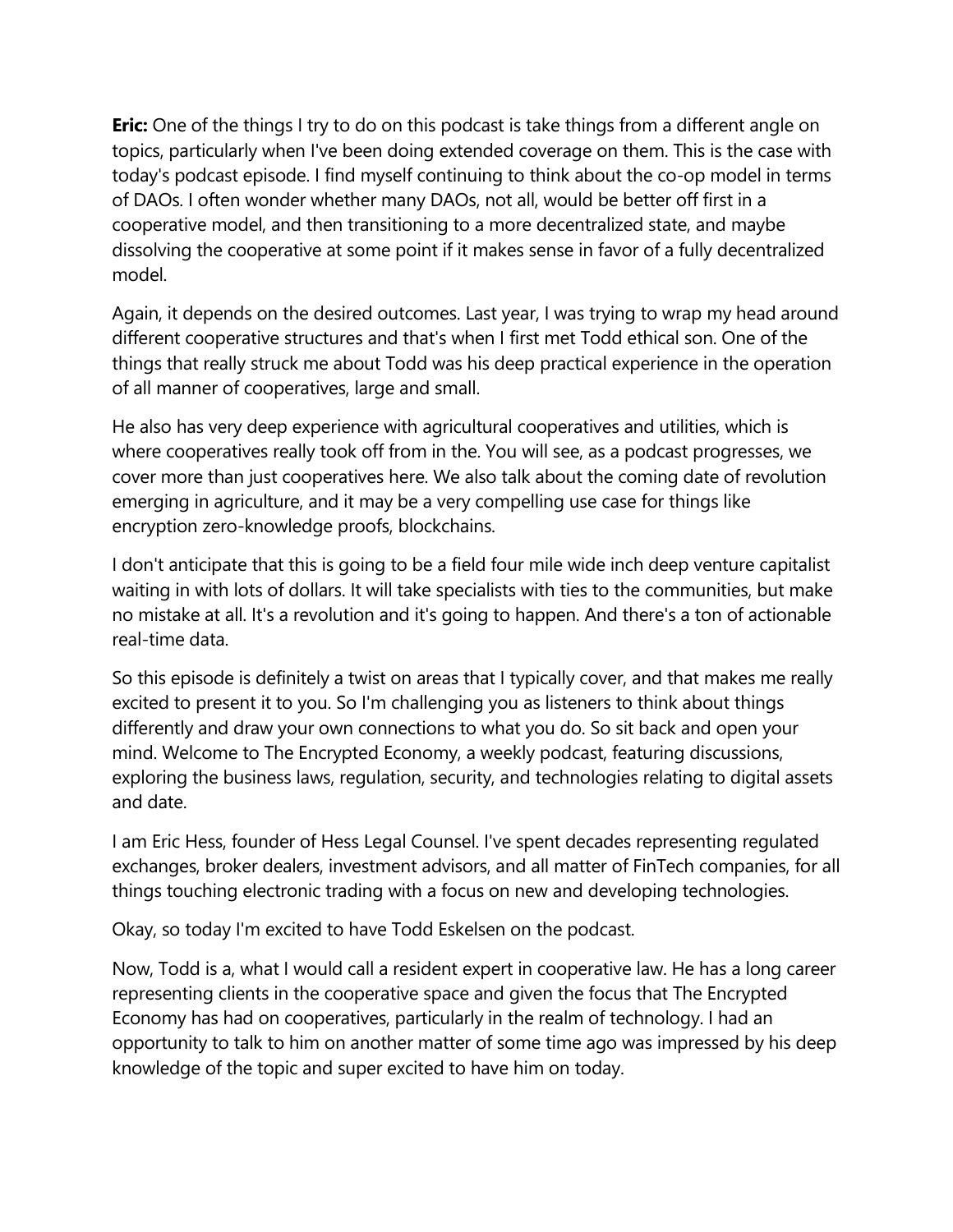Welcome. Thank you. So to kick things off maybe you could give a bit of a background as to how your practice in big law shift. How your practice has evolved and maybe even the move from going from a big law to your own thing now where you're representing clients more, more I guess in your own practice individually.

**Todd:** Okay. I am a simple country. Boy. I grew up in a small town in Brigham's in Utah, Brigham city, Utah went undergrad to the university of Utah, a graduate school. I went to Georgetown to law school and came out of law school, intending to be a businessman, but decided to take the money that was offered to me as I came out of law school, which turned out to be a good thing because law school gave me the chance to get into boardrooms and into business situations much quicker than I would have been able to do as a person coming out in business.

So I came out in. Join the group called the Sonnenschein, which is now Dentons, where I worked for 20 years and then went to Schiff Hardin another law firm here in the Washington DC area and five years ago or so I came out and decided to go out on my own continuing to practice described myself as a mergers and acquisitions, lawyer, mergers and acquisitions and financing lawyer who also works quite a bit of time with cooperatives, particularly agricultural and supply marketing co-ops that's the background where I stopped

### **Eric:** now.

They're there, they're different practices, mergers and acquisitions does mergers and acquisition. Factor into cooperative. Do you find them, them aligning on the same page once in a while for?

**Todd:** I'd say it's interesting because co-ops are businesses. Sometimes people forget that, but the object of a cooperative is to actually make money and co-ops are just a way to do that.

And to then effectively and efficiently distribute those profits to the people who are participating. Yeah, I started off one of the first assignments I got as a new lawyer was a state tax issue for cooperatives and I had the opportunity to continue, and they enjoyed it. It's a fascinating business representation, but because of the co-operative form and structure it has some unique and exciting opportunities and challenges to be able to pull it all together, to work through a co-op structure.

**Eric:** Has there ever been a. Have you ever worked on a merger for a cooperative? Yeah,

**Todd:** sure. Surely I've worked on, in fact, I'm working on a merger right now four co-ops into another co-op into a larger cooperative. So yeah, I mean they're businesses they're in fact, very similar to corporations with limited liability with boards of directors, with articles of incorporation bylaws, and they can do everything that the corporations can do.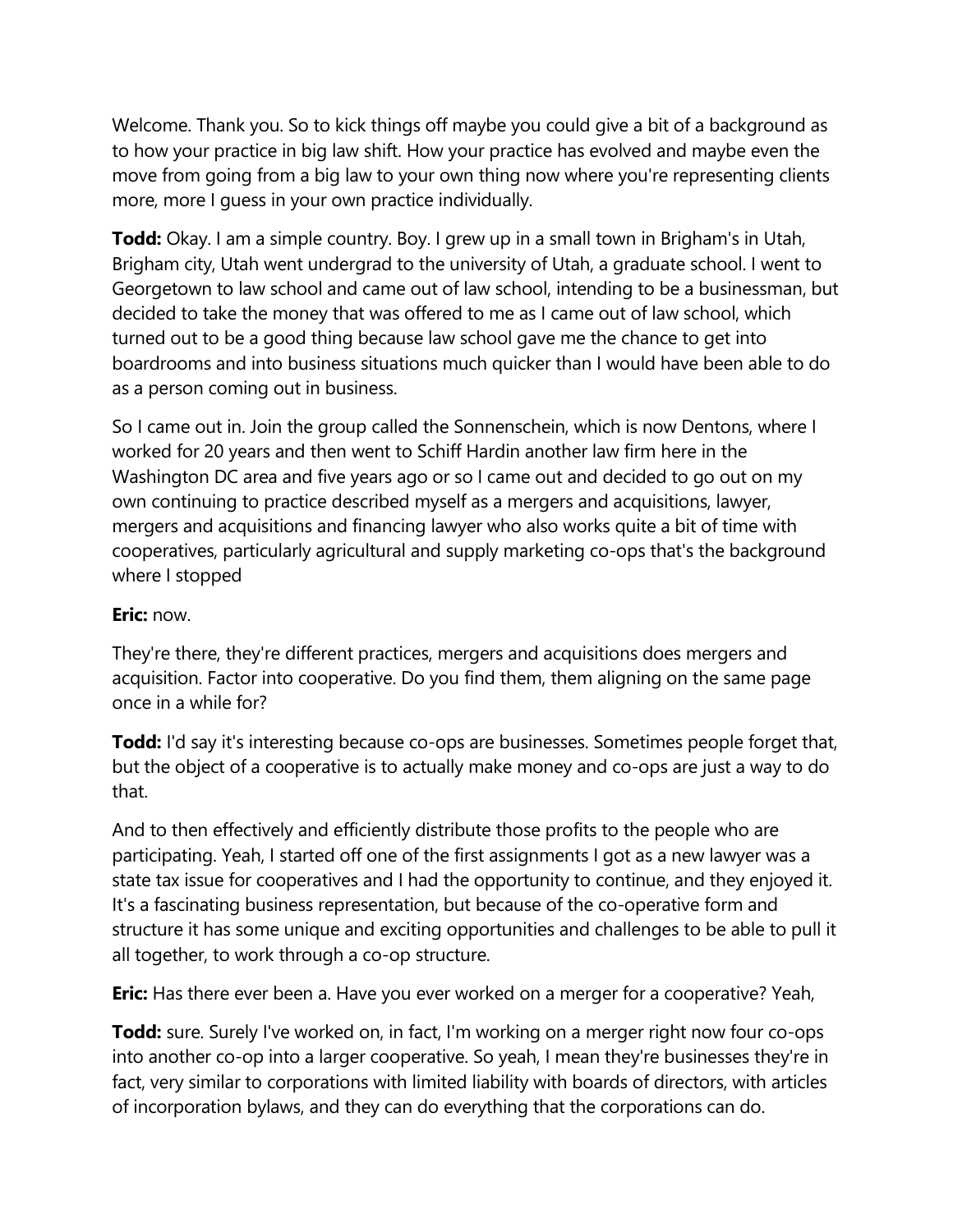And they just have this interesting overlay of how the money, how they're controlled and run out of money is distributed at the end of the day.

**Eric:** That's interesting. Cause I've certainly gotten an, a view into cooperatives, but coming at it from a more decentralized model. And so my bias has been, I don't come out it from a big cooperative model.

Certainly understanding the shared ownership component, but I think. I think that's one of the things that I really wanted to bring you on about, because you've, you really have that sort of how cooperatives work and a writ large sense the larger cooperatives in the more and in the technology space to cooperatives really haven't developed the size-wise.

I predict that will change, although I've got infinity to actually be correct on that. I'm probably, as long as somebody says, they haven't gotten large yet, I'll say I'm not dead yet. And even after I'm dead, I'm still at the clock still ticking.

But I actually think it's going to happen a lot sooner where we're going to start to see more significant on a cooperative side. And on that note so agricultural co-ops are really short of not an international sense, but really in the U S agricultural co-op cooperatives is really.

I guess where it began or at least it certainly appears as if it that's where it began. And you go back to even like the I think it's the 33 act. And some of the exemptions that are granted specifically for agricultural cooperatives just underscores how sick, how significant of an influence they were at the time.

But that's, you're the expert. So maybe give us a little bit of a historical backdrop. Why the farmer cooperatives were so important in getting that exemption and that the ongoing role that agricultural cooperatives have played Yeah. In the last a hundred years, I guess

**Todd:** I think it comes out of really the post-civil war when the United States moved from an agrarian society into a more industrial society, but still was a major producer of agricultural products.

And so what was happening as the corporations came in and started asserting some of their power and the, the benefits of that form of ownership, where we're a parent farmers and the people who love farmers wanted to figure out a way that, that some of the benefits of the corporate form could be provided to corporate, to farmers, but didn't want to do it in a way that totally destroyed everything with respect to the farmer himself.

And so the cooperative model came up and was developed in, particularly in the upper Midwest. It was developed among the farmers there. And it was in essence farmers joining together to advance their interests in the light of the change circumstances, where they were now assimilating and congregate and aggregating their materials and their products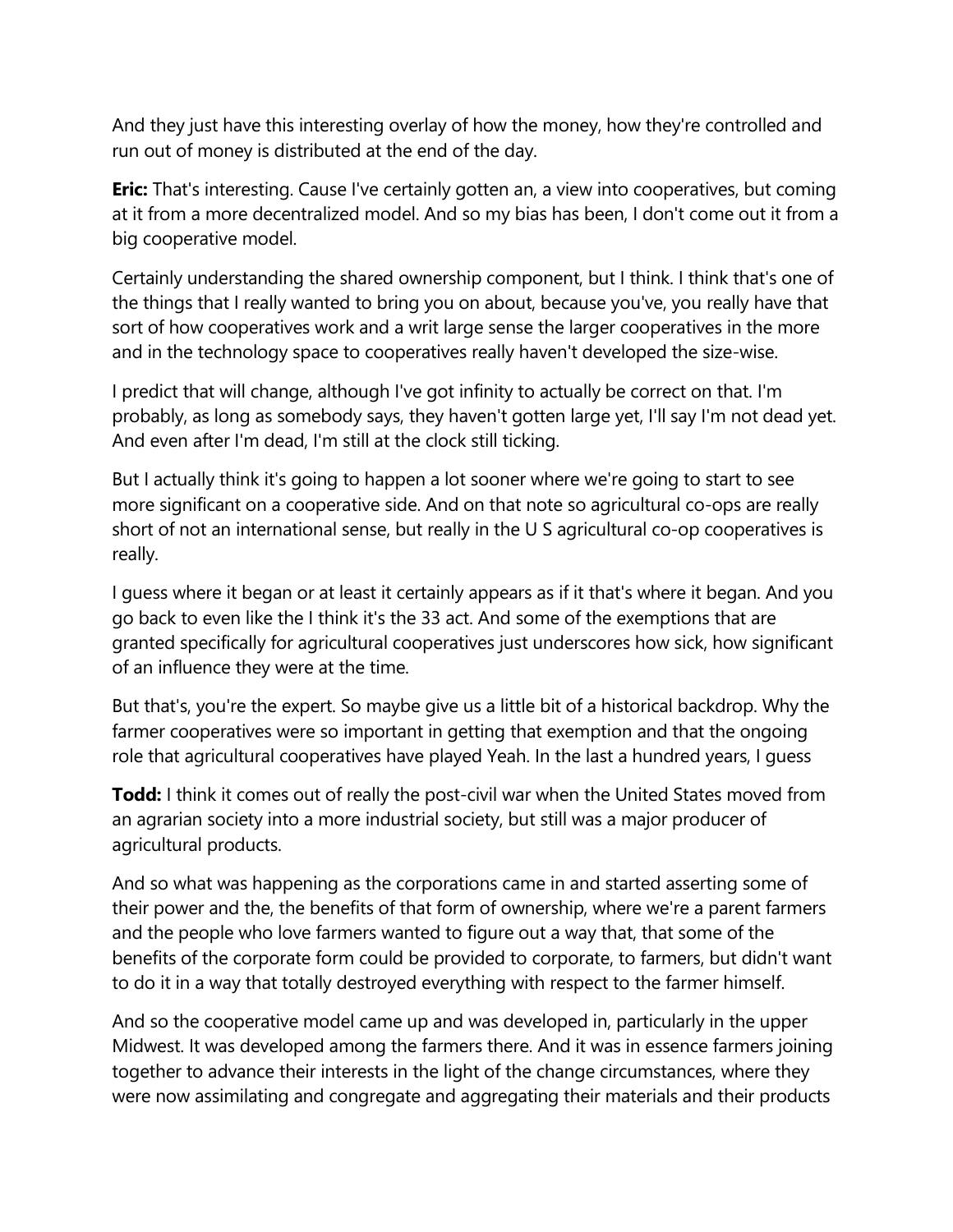and selling them to corporations who had massive power shipping them by rail, doing things like that.

And so really about the turn of the century, the 19th, or the 20th century and early in the 20th century, there was a real push by people to organize and empower the cooperatives. That's when a number of the co-op statutes came in to place on the state level, that's when the capper Volstead act, which is an antitrust exemption for agricultural cooperatives came into play, and it was a way of strengthening the economy.

And the way that, that assisted the farmer in in reaching their goals. And remember at that time, something like 90% of the American population lived on a farm or lived close to a farm. So as to be able to be heavily involved in agriculture. So it was really seen as a, as the populist agrarian way.

And even today, we still say that the, the farm economy or the farm lifestyle is seen as a, in many ways, lifestyle in a way for people to live the good life. And co-ops, I think still have a major part in that good life as we go forward.

**Eric:** At the time the exemption for federal securities was limited to the agricultural cooperatives.

Maybe just because the desire, it was such a huge part of the, the American economy that's what drove it. And, but they didn't exactly facilitate, at least they didn't at the outset, encourage the expansion beyond agricultural cooperatives and even to this day, and a lot of statutes the purpose of the cooperative is limited to more agrarian purposes with certain exceptions across states, which allow a broader purposes for the cooperatives.

Why do you think that is that really just a historic aspect of it that just hasn't been adapted? There's been. Need to expand it as much in, in certain legislatures, or do you think, in certain pockets it's become more exciting I know for example, California has worker cooperatives there are housing, different segments have fisheries or there's, I guess there are other cooperatives that are adjacent to agriculture, but, in, in many cases the purposes haven't been really expanded to be like everything, it's not so w why do you think that is?

### I think

**Todd:** a couple of things, I don't know. Co-ops weren't the only entities that had exemptions. There are exemptions in the 33 act in the 34 act for securities and or transactions that are related to governmental entities that are

related to regulated entities like banks. And that's true savings and loans and things like that also to not-for-profit entities so I think it is a choice that is made, and I think it's based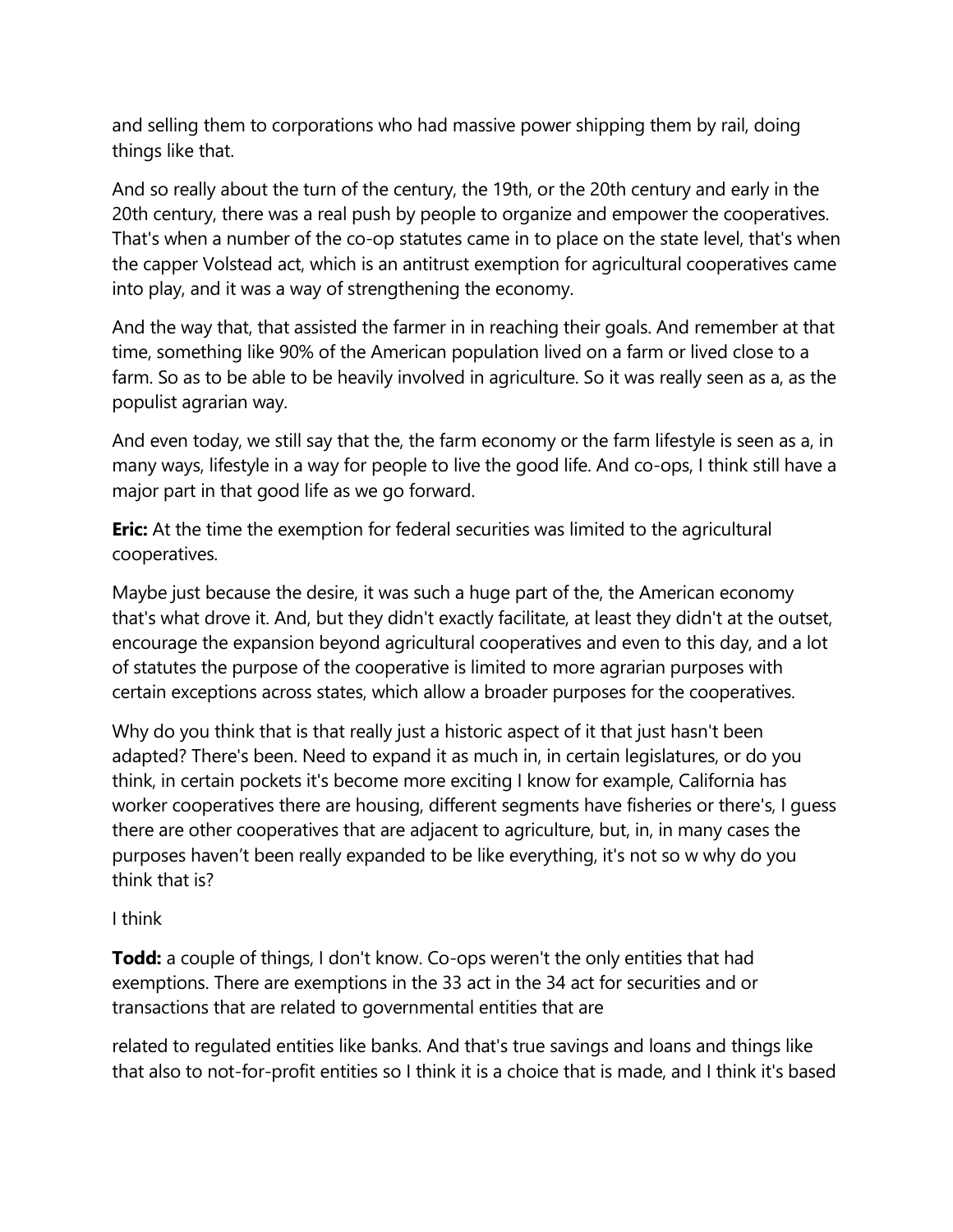more on I think to a certain extent it is to protect widows and orphans the people who could be seen as being subject to losing their money and get rich quick kind of scheme.

And I'm not sure that I would say the co-ops are the only entity, but you're correct. I think there is some real hesitancy to expand the exemptions particularly on the part of the sec to expand the exemptions. And I think they see that in there protecting widows and orphans and making sure that.

There's the adequate disclosure and all of the other things related to that. I think now what you're also seeing though, is that you're seeing some people looking and saying, Hey, the co-op arrangement this model whereby people get together to collectively participate for the greater good of the community that they develop is one that is worth emulating.

And is there a way I think with some of the limitations that co-ops have, is there a way to maybe marry the best of a couple of different worlds to develop a new entity? We had; we've had good success with the limited liability company. And that model that I'm old enough to remember when there were no such things as limited liability companies in Wyoming came up with the first kind of thing that was like, whoa, what is this.

I think we've seen success with that. And people are now looking and saying, are there other ways that we can develop new ways of doing business? So I think that the co-op model is one that certainly people are looking at because it has been around for a long time. And there have been several very successful co-ops that have continued.

And the whole model is that it is a kind of a nice

**Eric:** way to work. And it does a lot of precedent supporting it. So in terms of where cooperatives and what you touched on this, where cooperatives are the most successful, the characteristics. Certainly that the idea of working together.

W what are the characteristics of a successful cooperative? If somebody is debating should I do a cooperative, should I do an LLC? What are some of the driving forces? Obviously, I've heard cooperatives referred. I, we had Greg Brodsky on the podcast a while ago and he said, the, effectively what a cooperative is a, it's a shared ownership model.

That's it's a shared and that's effectively what it is. And you don't just form a cooperative and then decide what you want to, and say, oh, how do we make it a cooperative? It's like, how, what kind of ownership model do you want? And if a shared ownership model is what you want then the cooperative is for you.

But from your perspective, again, having dealt with a variety of companies that you have, what would you identify as some of those successful characteristics for a cooperative? I think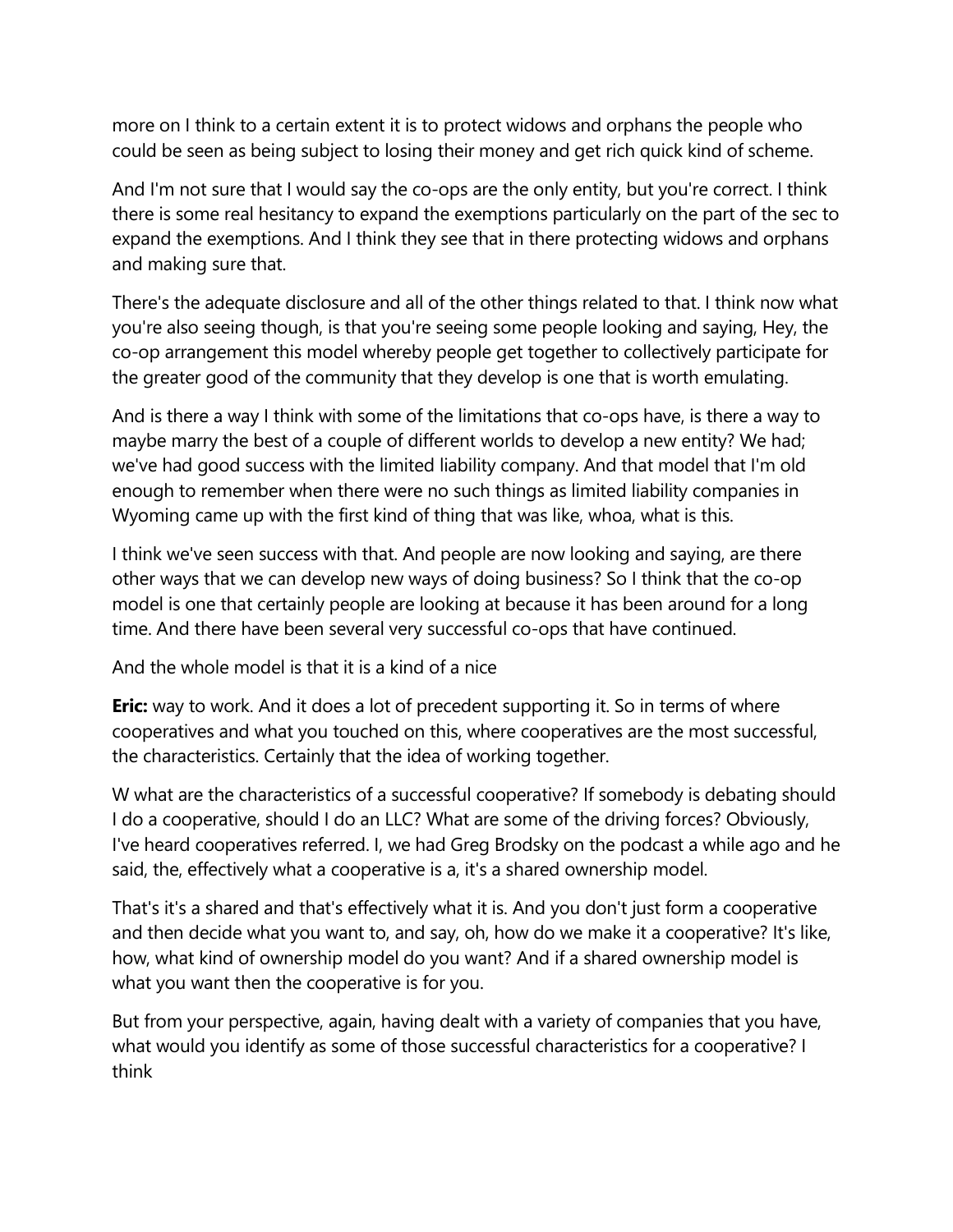**Todd:** that the success of a cooperative is dependent on the ability of the group to work together, to establish a.

System of rewards and incentives that compel people to participate together. And the structure itself helps to do that. It's a sharing. In other words, it's you make money, you can make money as from the from your own actions and the actions of others. And the way you can make more money from both of those is to be more successful.

I work quite a bit with marketing cooperatives and what marketing co-ops can do is that they can get together to make investments where you can process your raw product into something more and sell it for a higher price and thereby move down the value added chain and capture more of that for the producer by collectively participating.

So it's the collective participating. It's the collective everybody's in the same boat together. It's the self-governance and the, in some ways it's the necessity of finding consensus. One member, one vote your largest to your smallest, all have the same voting power. Now, practically, that's not really true.

When you do have the same vote, but if the larger member decides to pick up and leave, it's a much bigger impact on the cooperative than if a small member gets up and leaves. So members, larger members have more influence on those kinds of things, but still there is a consensus that has to develop. I think that

**Eric:** votes can be not necessarily equal, right?

Not necessarily evil equal,

**Todd:** you can't do that but because of IRR, IRS considerations, you can't be too unequal. In other words, it doesn't necessarily have to be a one member, one vote, but if you get to the point where you're controlled by a very small number of people, then all of a sudden you're not losing your owners owning and controlling, and that's a requirement for IRS purposes.

I think the other thing that co-ops do well by is when you're successful and can take a long-term view of things and not necessarily a short term profit making venture, but you can say we're in this for the long haul. If we're going to buy, set up a major processing. We're going to have to plan for a recovery over the next, 5, 10, 20, 30 years.

And once you get those collective investments put in place, then they can start returning some real investments for a long period of time. So it's the concept of having a of a longterm sustainable business model that I think proves successful and can renew itself over and over as younger members come in and older members leave for instance.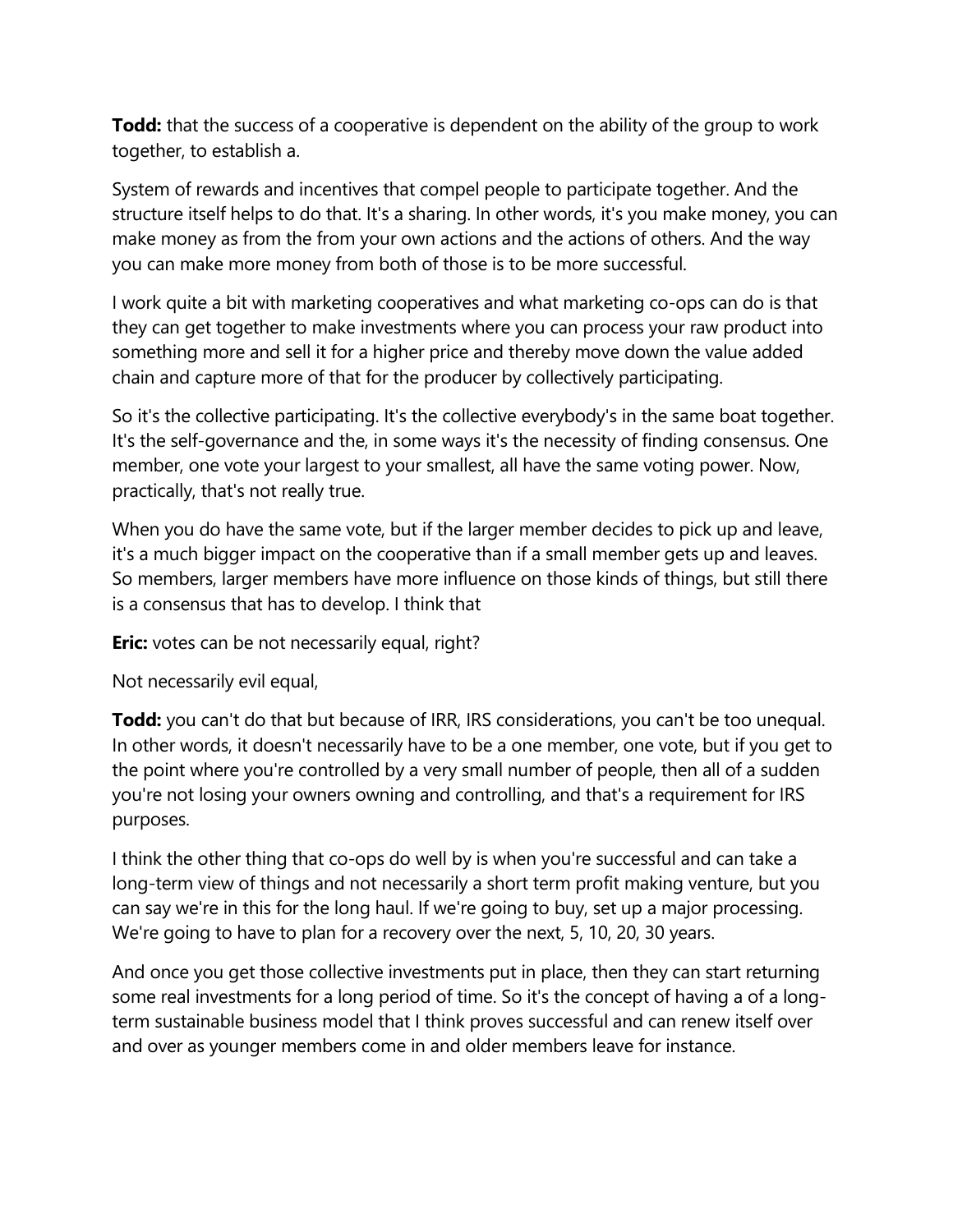So it's the whole, it's the concept. It's the old barn raising kind of concept. Get together with the people around you and people in your industry. And collectively you can put your heads together and make it better.

**Eric:** And so the reverse of successful cooperatives, one of the pitfalls that you've encountered as an attorney that you've seen across and how do you mitigate those pitfalls?

**Todd:** The pitfalls are many ways, some of the advantages too. It's the whole thing. It's a long-term plan. If people, if you don't get on top of things very quickly and you don't have some success, people can get disappointed and take off. It's the voting with your feet members if they don't like what's happening.

They're both customers and the stockholders and, they can blow things up just by walking away. Capital finds a long-term capital financing; I think is one of the areas that is really difficult for cooperatives because. When you come into a co-op, you have to plan on staying around to see the benefits from your investment, and co-ops are really set up to be to service and to perform for the current members of the cooperative.

That's how they return their profits. That's how they make their decisions. What is best for the people who are currently. And that could be, that could have a long-term component to it, but it is nonetheless not something that you get in early and then just sit on in which you're gonna ultimately be paid back its own, increased value, but it's really that you're making, it's the way to do business on a current basis that maximizes the return to that's the, that's really the difficulty is that the long-term financial.

And you only go back to your members so many times because ultimately they run out of money and, in an agricultural cooperative farmers are already pretty heavily invested in the agricultural sector. It's tough to diversify in a cooperative because you own farmland, you own farm tractors you're producing farm products.

Your job is the same thing that your investments are in. And to go put more money into it, to an entity that is going to process and sell into or sell out of the agricultural economy you can get pretty concentrated. And so those are some of the pitfalls. And I think that's, what's leading to in many ways people trying to find this the best of two worlds where you can get more long-term capital into cooperative.

And get some returns in some other ways. So as to bridge that gap and that difficult, right?

**Eric:** Yeah. It's certainly one of the things I like about cooperatives in terms of the, one of the models that makes it exciting for, people who are looking at decentralized autonomous organizations, something known as the Dow is more decentralized structures is that the, if you're getting rewarded based on what you're contributing, it does limit the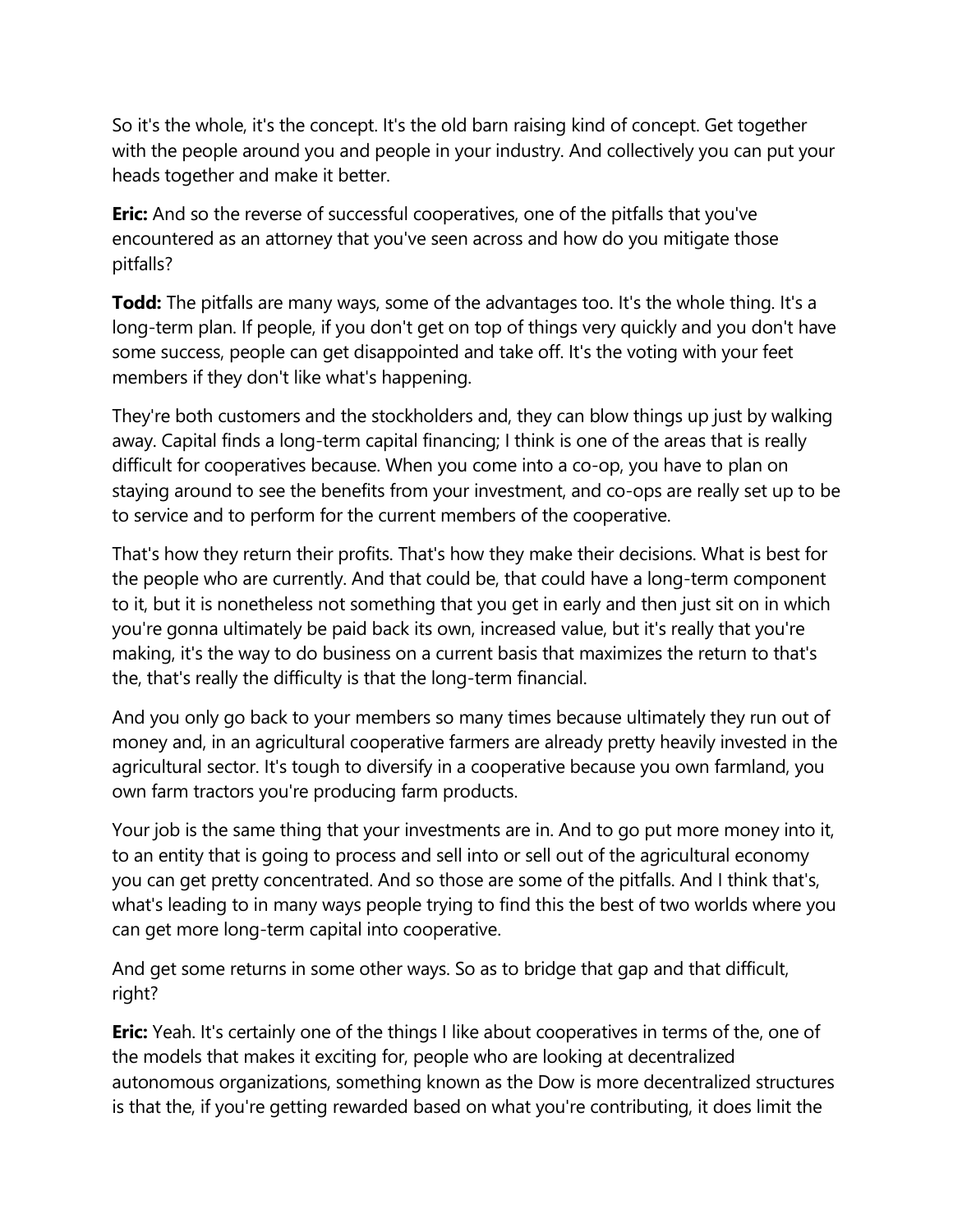ability of one person to come in, make this sort of like big splash about all the things they get misallocated a disproportionate piece of the enterprise, and then fast forward two or three years now you're carrying that, you can also offset it through vesting plans and et cetera, but oftentimes that's not the case.

And in many ways the cooperative. Sets the stage right out the gate that says, Hey, every year it's based on what you contribute. That's what you're going to get you drop off. You're not going to get the same amount and that's what makes us such an elegant solution. And it does it does require you thinking a little more long-term and certainly as you have more capital intensive aspects to it, like in larger cooperatives with agriculture or into, or fisheries or things like that, where it requires that upfront capital investment, certainly that does extend the timeframe.

And it, for us technical people are like 30 years. How many, what the average age of the participant? I don't know. But yeah and I think that's one of

**Todd:** the difficulties that we're seeing is there are a number of uses that are potential potentially available to co-ops could be helpful in, but getting that, aligning that mindset of the tech mindset versus the agricultural mindset where agriculture, you can do everything.

And it's the night before harvest, the hailstorm comes through. It's just as if you were wiped out on day one by the frost, and so there's a, there is a risk, but every, the next year it's going to come back and next year you'll be able to do it again. And so there is this kind of a long-term ability to roll with the punches, knowing that there's always opportunity.

And even if you miss it this time, those investments will still be available for you next year, when the process starts again. And that's not always the case or not always true in the quicker technological activity that you're in right now, because the world could move on for you. And, a week later, somebody may have already come up with that idea or marketed it in a better way or established a different standard that you may be sending on the best.

That there is, and the VHS has just come in and walked away with it. And that's not even taking into account CD's and, streaming and all the other things that could eat your lunch. So I think that's right. There is a that's one of the that's one of the concerns is the different time spans, different time horizons that people see in co-ops versus in some of the other technological investment.

**Eric:** Now you touched on the hailstorm that sort of, God active God, something that you have to live with as a business owner. And certainly you would think that cooperatives would do a pretty good job of spreading some of that risk. It could be a hailstorm that hits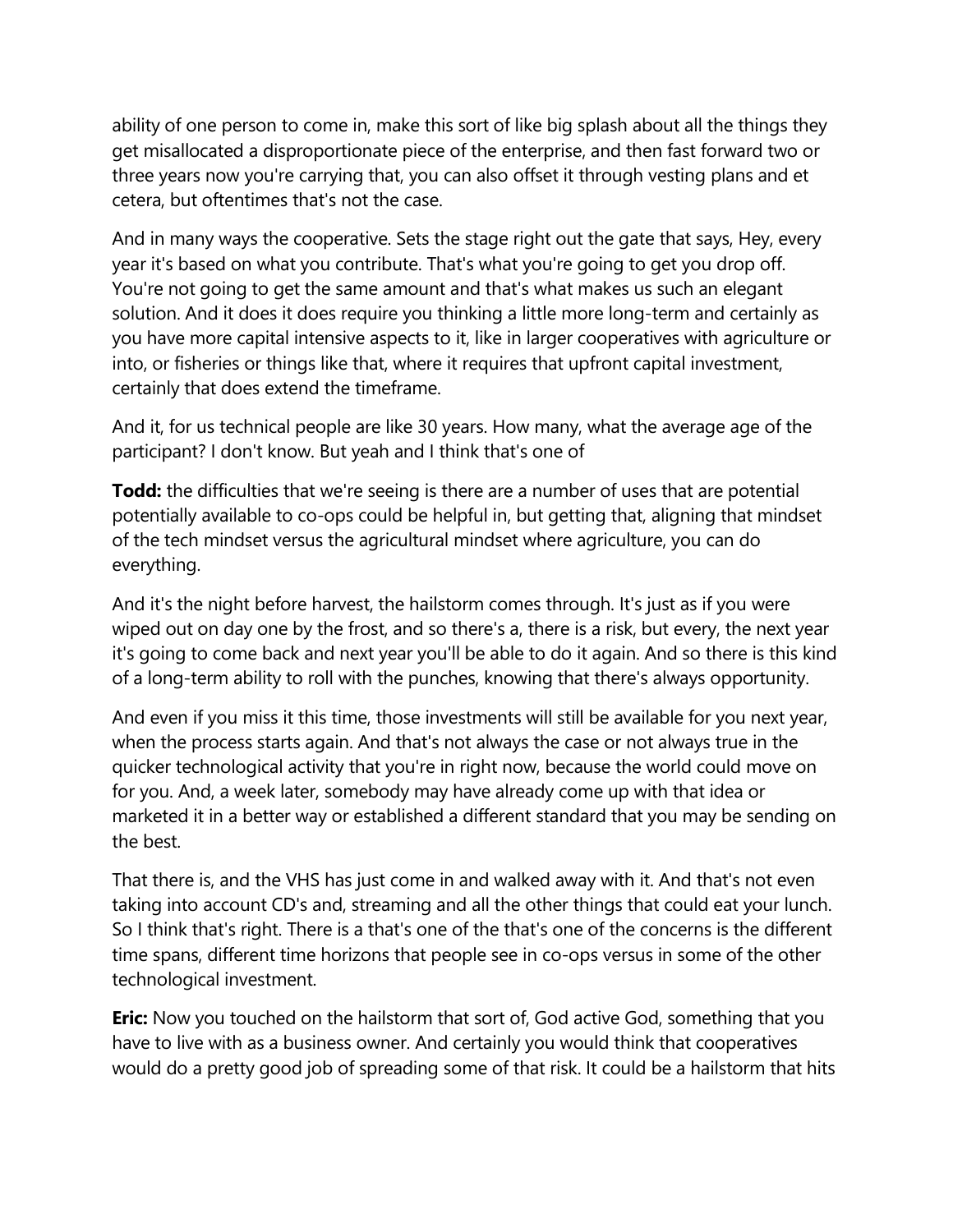all farmers, or it could be a hailstorm that hits some farmers more than others, or it could be some other active guide that strikes one more than others.

Do you find. Insurance plays a role in cooperatives that you've worked with.

**Todd:** Oh, sure. Yeah. The old saying is everyone prays that the hailstorm will hit their neighbor's property. Not because if they do, obviously it's in the market, your competitor, who is supplying, it's knocked out, play your value of your products automatically goes up.

That's farmers often joke with one another. That's what they're, that's what they're praying for. But yes, you have to do things a farmer has to diversify. He has to have various different products either that, or he has to have insurance against the losses or such a big operation that it's outside of the hailstorm know a single hailstorm can't

**Eric:** knock out.

But does the cooperative play a role in that insurance

**Todd:** mechanism? Yeah, I, that's the nature of the cooperative in that It's large enough that you can have, even if your crop gets knocked out, you may very well still participate because your patronage is dependent on how much you deliver.

And even if you deliver some, you won't be knocked out completely so that you'll get some return and you'll get your portion of that return from other people's products. The other thing is it gives you the technical expertise and the collective knowledge to be able to figure out. And then there, there are government programs to know for crop insurance and other things like that.

**Eric:** And credit unions are a form of cooperative. I don't know if they fall under the same statute, do they?

**Todd:** They don't fall under the same statute, but they are a cooperative, their form of

**Eric:** cooperative. So that certainly has an insurance component to it. Do you find that the concept of patronage sometimes difficult to explain to clients?

**Todd:** Not really, because many of the co-ops that I work with are everybody's in the same business, delivering the same product or related products, you may be delivering grain of one sort or another, you may be delivering cattle or hogs or something, and it's the same process. And so it's really, explaining to them the concept of a refund on your expenses or a share of the profits is the easiest way to do it, where you get into difficulty, particularly in these new age.

The newer multiuser cooperatives are defining how it is you're going to calculate bathroom. And then you get into some difficulty because if you have different types of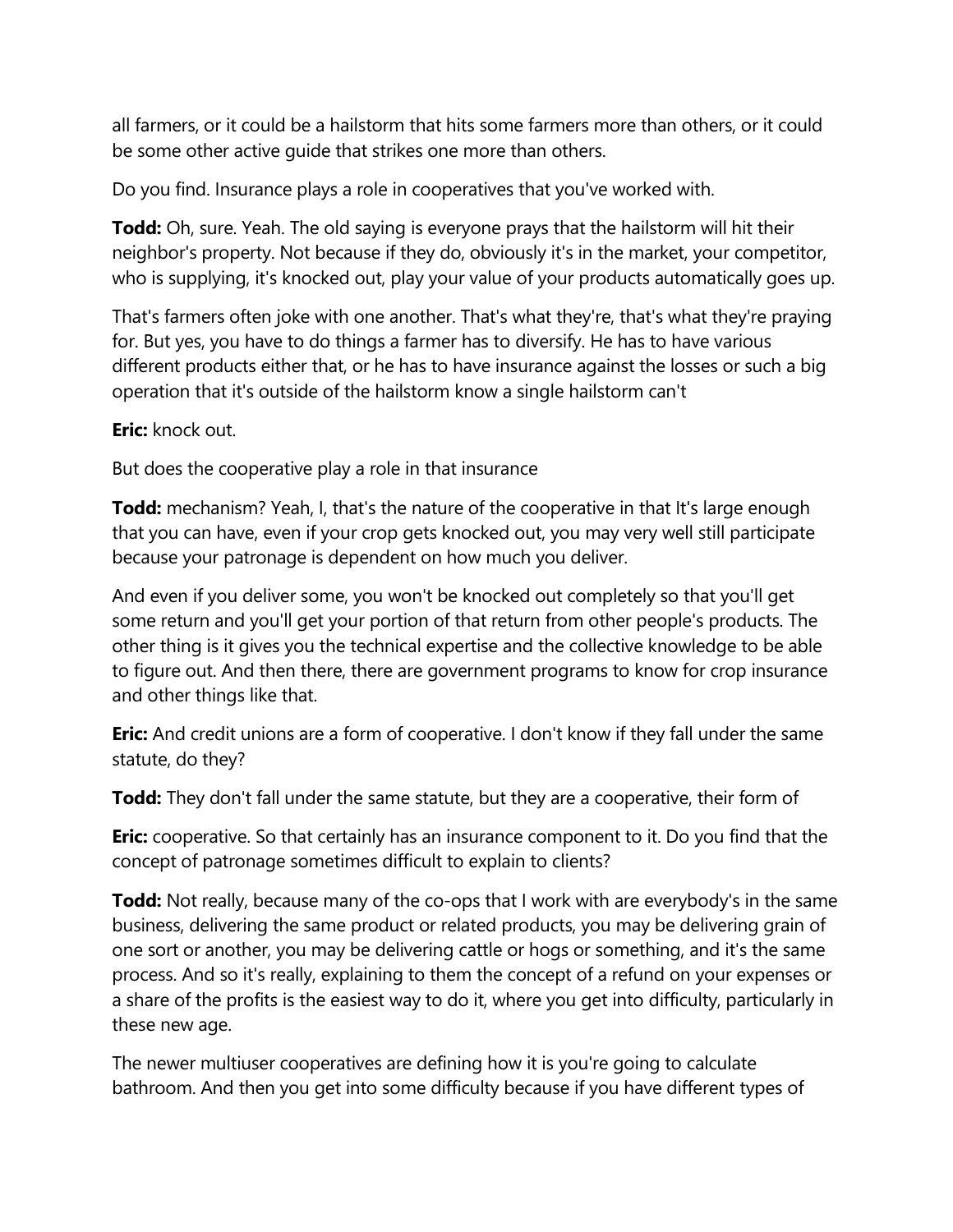people who are all members but coming at it from different standards, Then defining what the pattern is and how you measure and how you compare it to the measure.

So as to be able to distribute the earnings on the profit of the cooperatives, that's where you get into some difficulties. And that's where it gets hard too, that you have to make some real efforts to upfront define exactly what you mean by patronage and how the different classes of members are contributing to that overall amount of money that you put.

You can put your,

**Eric:** and when there are disputes and cooperatives, I know there's no single standard, but when there are disputes and cooperatives, do you find that patronage is often one of the areas that, that, that causes those disputes?

**Todd:** Yeah. It's like a dispute in any other business, how you allocate the money and how is it?

You have rights to the money. I know that I've had multiple times where I've probably had as an individual and invested capital in the business at a very critical time and come up with the rights. As I delivered my capital, I came up with rights that were residual and then, four or five months or years down the road the people who were working in that business, all of a sudden start to say wait a minute, how come that guy's getting so much of this return?

All he did was to give him money and he hasn't really done anything since then. So yeah. How you allocate patronage and the different ways that it could be allocated is it is the source of all this.

**Eric:** It's interesting cause you I'm also gonna key off of something you just said, which is where you invested money, but you weren't. And this may or may not be a cooperative, but you weren't an active participant. You invested as an investor as opposed to a cooperative member, not all statutes recognize the ability to have a different class of investors that are a diff a class of investors, different from the actual members.

I know Colorado has that. What other jurisdictions have that structure, which allow, specifically allow investors to be a separate class from the members?

**Todd:** I think that I don't know that it's really come in directly until we had the limited cooperative statute.

The uniform limited cooperative act, which was put together by then the casual folks 10, 15 years ago or so previously there were ways that investors could get more. But they were always getting money out of cooperatives as an investor. In other words, you would come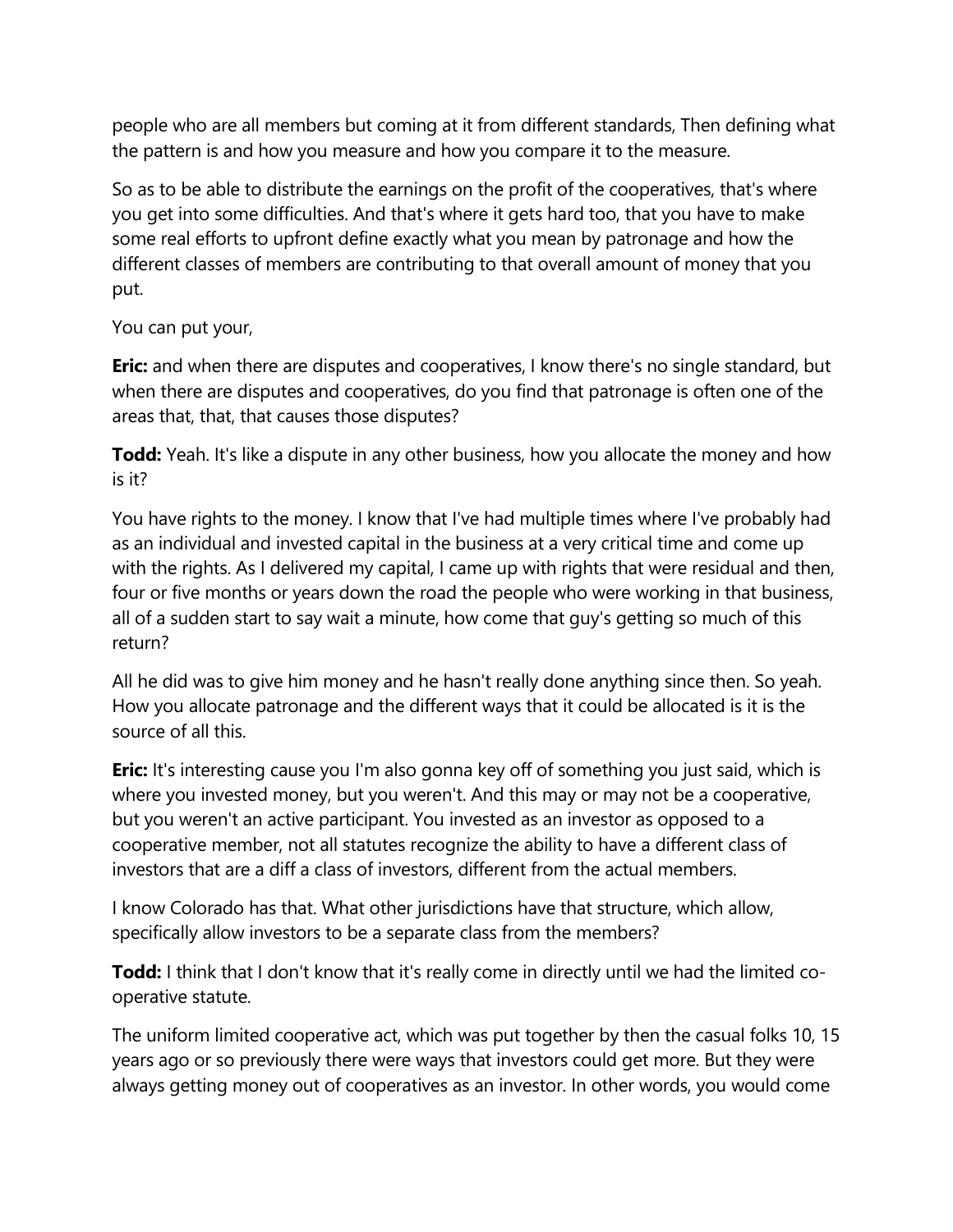in and you would get a dividend on your stock, or you would lend money to get a return through interest.

But they really didn't have many instances where they participated in the profits. And that came in the states and the district of Columbia that have adopted some form of the limited cooperative act have that in there, Minnesota has been doing some interesting things within Colorado.

I've been doing some interesting things in it. Some stuff that they're doing, so you're seeing it here and there, but I think right now it's been in fits and starts. Rather than that, in many ways what's happening now is we're developing different parts of the statutes without really doing a very good job about integrating all of the statutes to be able to work together.

And that I think is in some ways, part and parcel of kind of the federal nature of the American government system, because you have the federal overlay and the federal government of course is, is Supreme in the areas they choose to be Supreme and states can do various things, but you'll often run into problems with the interaction with the federal law like marijuana.

Everything works fine in the marijuana industry, except for the fact that can't use the banking system because of the federal government. So therefore now all of a sudden you're having to use cash and that has its own set of problems. When you have a whole bunch of cash laying around. But similarly, cooperatives are tax animals.

The internal revenue service has, when they, the code has a sub chapter team and there are rules and regulations there, there's also the securities industry with the sec regulates and the states can do some things and they can make some pronouncements, but they don't go outside of their borders.

And so to make these pronouncements and to have these advantages only worked so far, and then you bump into the federal regulations or another state's regulations and making them work, cos all of these platforms is the difficulty that we're really self-aware, we're really facing now. It's tough to check all of the boxes in a successful.

**Eric:** So I had gone through a number of different states looking at their cooperative regulations than an analysis. When we talked, you had actually noted Minnesota, which had come up in my bucket, I trimmed away some of the ones that were just like, okay, agricultural only can't do anything with that from a technology perspective.

And slowly winnowed some down, I found I had some very interesting discussions with some attorneys and even legislatures from Ohio that seemed at the time very interested in potentially exploring how to bring technology into the wrap of the Ohio LC a, I don't know.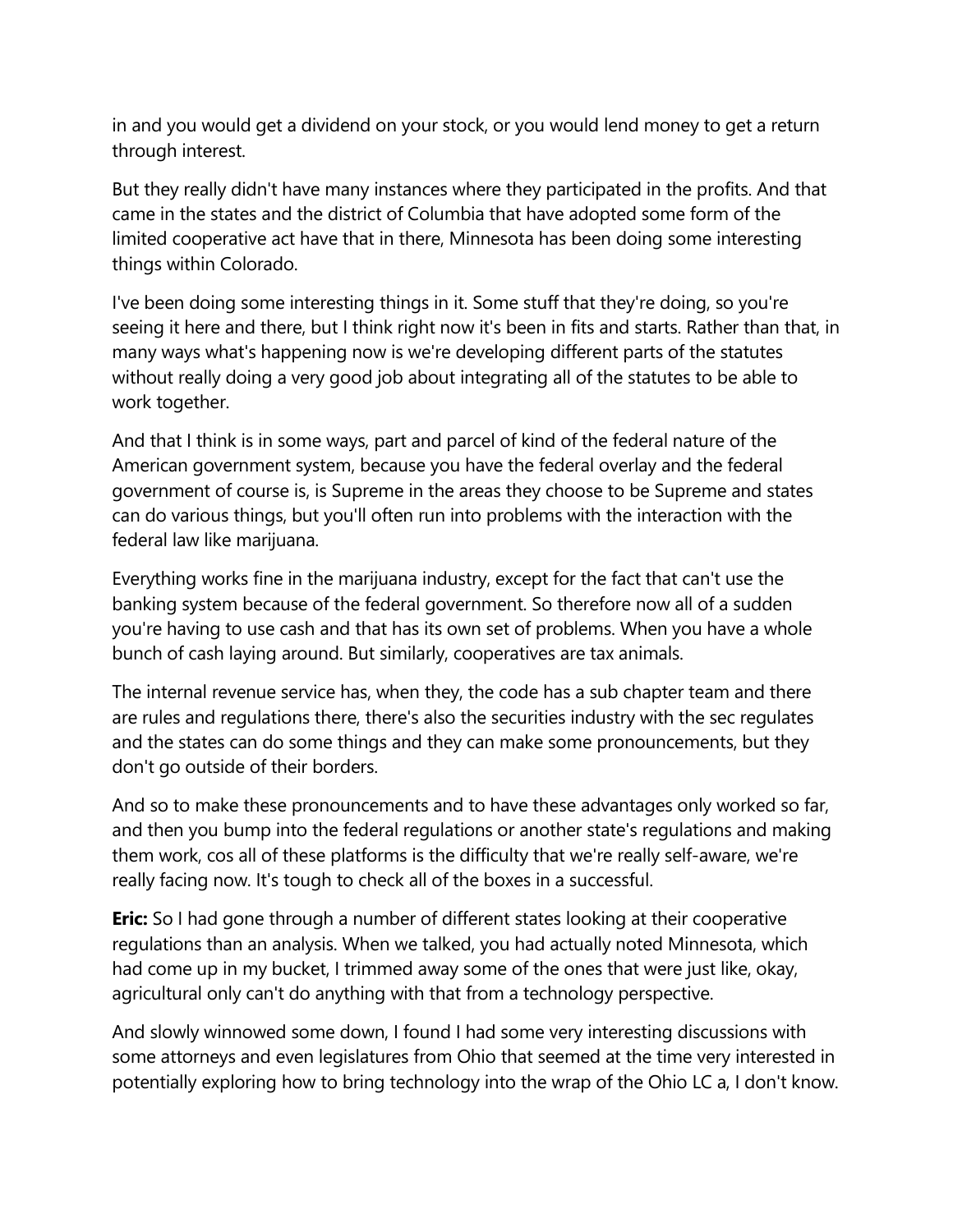And my, I started to develop a bias, which I'll check with you. And we talked a bit about, is that there's Colorado. Bills itself as the Delaware of cooperatives. And maybe fairly, so given how flexible it is. But as a as a somebody who's just has a hard time thinking that there's only one flavor or one size fits all, I became very interested in identifying other jurisdictions in Ohio came up Minnesota came up DC came up for a very different reason.

They have a very interesting take that facilitates advocacy groups that I think is unmatched and surprise, but it's sorta you would, you, would you wait, I'm not, I wasn't shocked to find it, but I was like, I was taken aback by how. How well structured it was for advocacy.

If you're thinking about doing an efficacy organization in in I gotta turn off my phone if you think about doing an advocacy organization I don't understand why you w you know, if you don't use the Washington one, you're probably just didn't even realize it was there, but that aside, which, Minnesota, Ohio California certainly has a very interesting worker's cooperative statute, which other jurisdictions are more intriguing to you in terms of flexibility for technology data, other use cases,

**Todd:** A much of my work is not done in technology.

In other words, I do the traditional agriculture and for those, Minnesota really is a very good jurisdiction. You can get a lot of your other jurisdictions to work. Maryland has a decent cooperative. Virginia's is a little old and creaking has some restrictions

**Eric:** and they know how to sell

### **Todd:** it.

And I think that's, the agricultural states are the ones that I've looked at because there's been a number of, there's good history and, that's, the other thing is one of the things businesses look for is certainty. And a lot of these new statutes look fine on paper, but they haven't yet been challenged and

they haven't been challenged. Number one. And then number two you want to make sure that the place where you go has a judiciary that actually understands the entity that you're talking about and can understand some of the nuances that come with deciding a case one way or another. And so that's why Delaware has a very educated judicial.

And the bar they get together, and they regularly cooperate to one another to say, here's the developments, here's the problems we're finding, what are the creative ways to go about fixing them? And then they can negotiate and then they can, they can discuss them in their internal bar conversation,

But co-ops, there's, there are a bunch of us to get together at the national council of farmer co-ops on a regular basis and we debate them. And in the national society of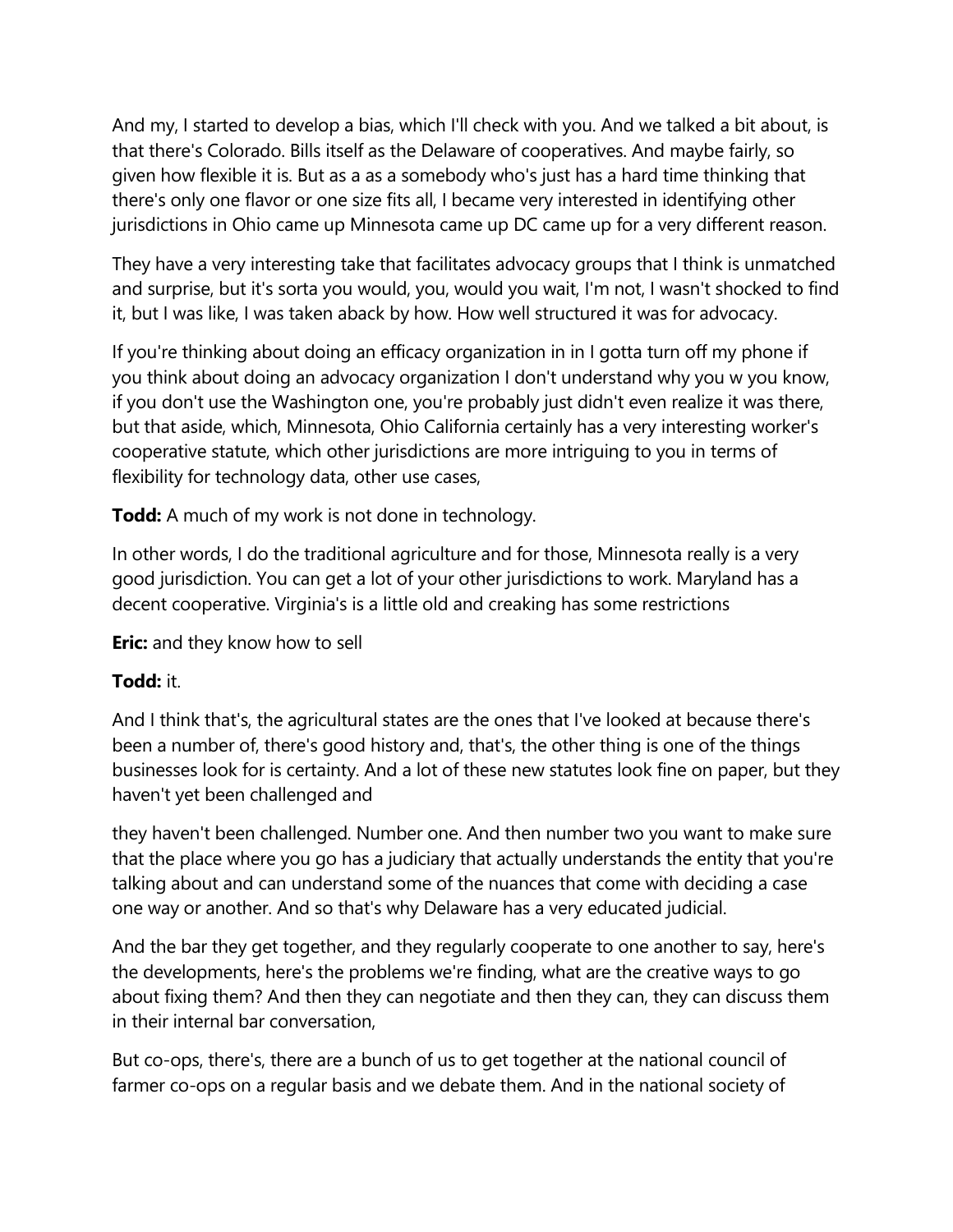accountants for cooperatives to the larger, more exciting organizations in the country that everybody ought to join and participate.

It's developing the business environment that will. And as of right now, the best places I think are the Colorado, Minnesota, Ohio is working on it and coming up with some things and them continuing to do many of the states in the south. They have some decent Arkansas has a good co-ops law.

They have, started to try to think about how it is. This is an evolving prospect. And I don't think anybody's hit the exact right mix yet. But people are working on it, so I hope that they will. And it'll, there'll be a couple of them that'll really shine. And then, it'll all work just like the LLC

# **Eric:** stuff.

I had looked at Arkansas too. And there were a couple other ones in the south. What I was unclear about was the depth of the press. Or who was covering it or the D or the bar that supported it. And again I hadn't gone as deep into Minnesota as a HIO, but I was actually impressed by the number of attorneys covering it in Ohio.

It seems like there's a fair, fairly deep precedent. In Ohio, w from an agricultural cooperative perspective, would you say they're the leader? I do. It might be an uneducated observation, but

**Todd:** It's a very solid agrarian. I don't know where Ohio ranks in agricultural production, but I bet it's in the top 10, maybe in the top five. It's not California, which is number one, I'm sure. But it's, Ohio, and Ohio, does it have. Some industrial CDs and other things.

They've been a little bit on the road ropes in the last 16 years, but that's the good thing about economies. They reinvent themselves and files. Ohio's got to know the law is working, lock them. I think we'll see some good things come out of.

**Eric:** Interesting. Hey, it certainly seems like there, they desire to make that pivot into maybe applying their statutes to data.

And it seems like they have precedent. I'm not selling them. I'm not selling them over in Colorado. I just, again I don't, as much as I love the Colorado statutes, I'm just like, there's gotta be tools for the job. So sometimes you use different tools for different jobs. But Maybe we should touch on because I know you and I talked about a use case where of cooperatives for establishing standards it could be technology standards, data standards, trying to collectivize across multiple industry participants, the use of a common standard, maybe the use of a common patent or what have you could you expand that?

I know you've got a personal experience with that as well. Yeah.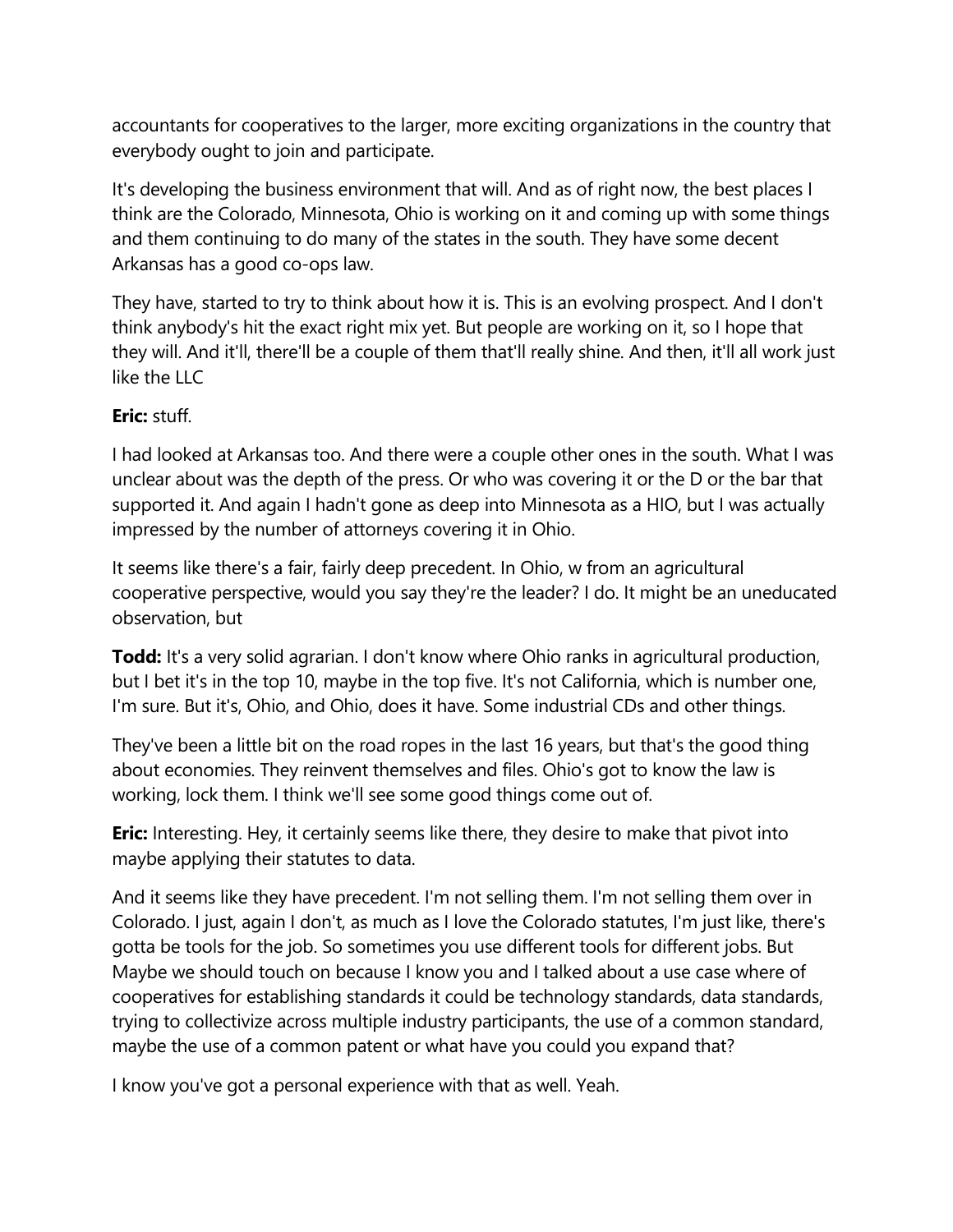**Todd:** It's not necessarily a co-operative, but it is an entity that has been organized to do just that. And that's Bluetooth. I

**Eric:** was involved in advice

**Todd:** Bluetooth early on in their organization. And Bluetooth then, everybody knows Bluetooth, right?

It's the stuff that connects your phone or your refrigerator or you're the stereo to something. And it's a technology. That's an interesting standard because what it is it's actually a pool of patents and a coordinated contractual organization that allows people to come in and contribute their patents and to thereby then get rights to license on their patents and to develop a process whereby people in the television, people, mobile telephone, people in the computer industry figured out that if we actually get together and work together and come up with a standard process for sharing these things, we can all make more money by selling more of the goods that we sell.

Just having this technology embedded in it that allows it to talk and to share with other things. Now you're getting to see it in car. Bluetooth is ubiquitous. I used to, as we were talking will say that Bluetooth really allows your lawnmower to talk to your refrigerator. If they get close to them, why your lawnmower wants to talk to your refrigerator is something I don't know yet, but somebody will figure out a reason why it makes sense for those two

**Eric:** could be an extended blender.

**Todd:** Yeah, it could. It could be, letting you know when it is, you get ready to come in and get a cold one. But anyway so Bluetooth is a, a standards organization that gets together. And that in fact operates basically on a not-for-profit entity basis where people make money from is the business that they're involved.

They just assist one another in making more money by collectively pulling together and having a common standard. And so that's something that co-ops can do and that they really are a form of government that is a form of governance and form of business. That could be a very interesting thing to do.

I've also been involved for many years with ITEGA, which I, which is called the information trust exchange and governing association. And what that is it's a group of people that we've been meeting for a long time and 15 years. And it is attempting to develop common governance for the whole issue of participation in digital commerce and intern that communication.

So that the advertisers, the people who are placing the ads for the platforms who are receiving the ads and publishing the ads to users who are coming in and using. The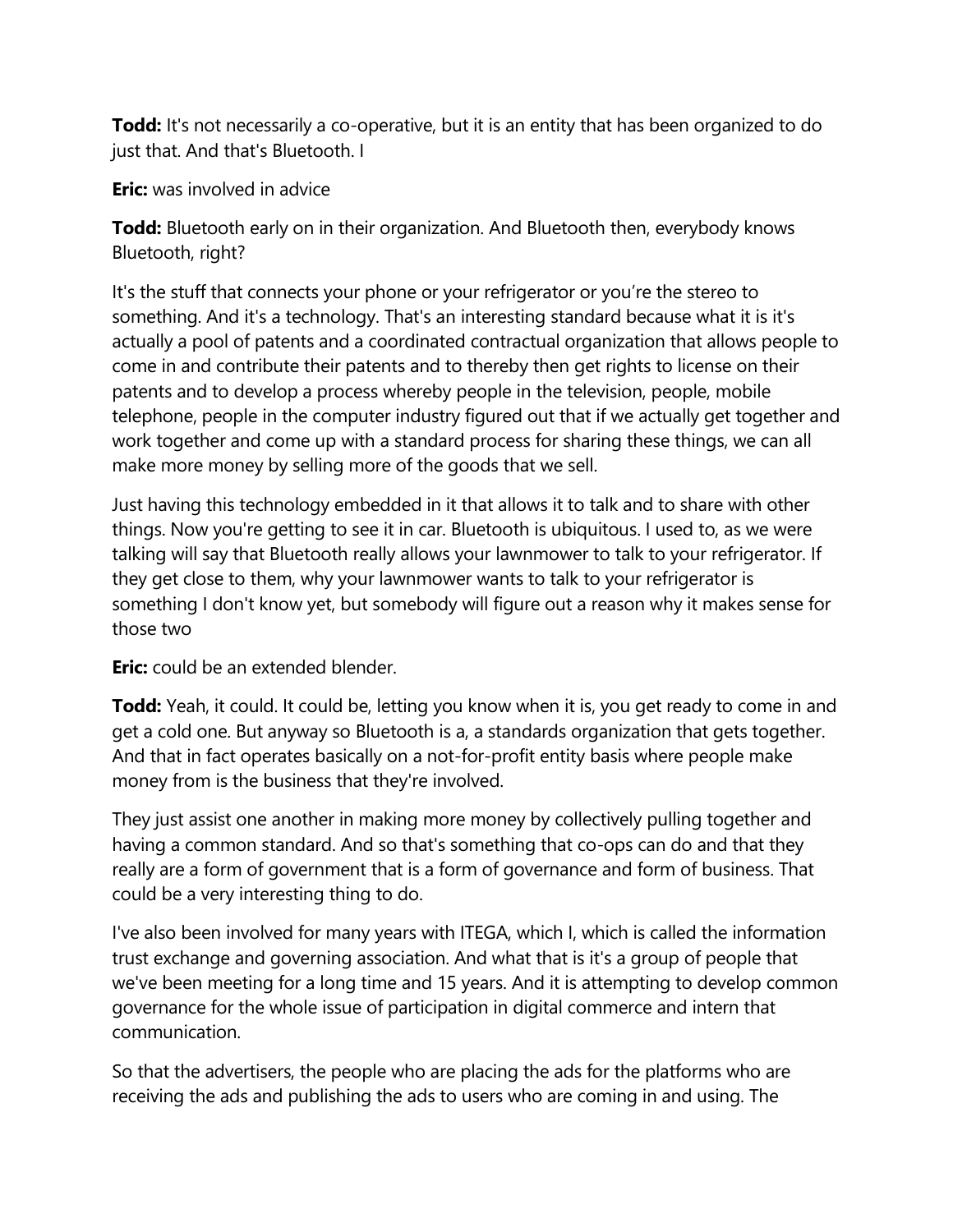platform, the privacy people who are concerned that Google knows everything about you. Now I can actually predict what you're going to do before you can.

All of those folks could get together and come up with a way of participating with one another. So as to verify the identity of individuals in some anonymous way but yet still making sure that there's a real flesh and blood person behind that identity and then share the profits and the monies that are being made among all of those folks that are getting better intranet experience, that the ad dollars that are being spent on advertising right now through the internet, you never know who you're getting to and what eyeballs you're seeing.

If there were a way to come up with assurances that you were getting real people and hitting the right people. Would that make it better for you? And if you're a privacy person, you're a person like me, who doesn't like to give out your personal information, how is it that you can give out what you want, but keep what you don't and be compensated in sharing somehow the way of getting to the right people that you want to hear from.

So that's, we've had various discussions and they're still most of them discussions, but cooperatives are a way that could potentially come together. We've got some interesting prospects on that.

**Eric:** And do you see from a technology perspective that despite not having that 30 year or 20 year life cycle for the business that that some of these technology use cases could really do quite well in a cooperative setting?

**Todd:** Oh, I think so. The, the internet has been around now for what, 15, 20 years. You're going to have something like the internet going solid. It's just convenient. And now then it's just a matter of defining how it is that it all works. And in fact, I think that you're starting to see cracks that are developing because of the privacy issues.

You've got the regulations in California, and you've got the regulations in Europe that are basically driving what it is, the things that the advertisers and others have to do. And eventually that's going to get to the point where people are going to have to come up with a way of making sure that there are real eyeballs and real people behind this information and that they're getting good return on their advertising dollars.

Now with Netflix and others where Netflix has seen. It's pretty easy to share accounts. And if you can identify who it is, who's using your particular account, you don't have to worry about them giving it to their friends and that all actually works. So anyway, yeah I think that it governance structure like that, where you have a return to the participants on a continuing basis and can control that.

I think it's definitely going to develop.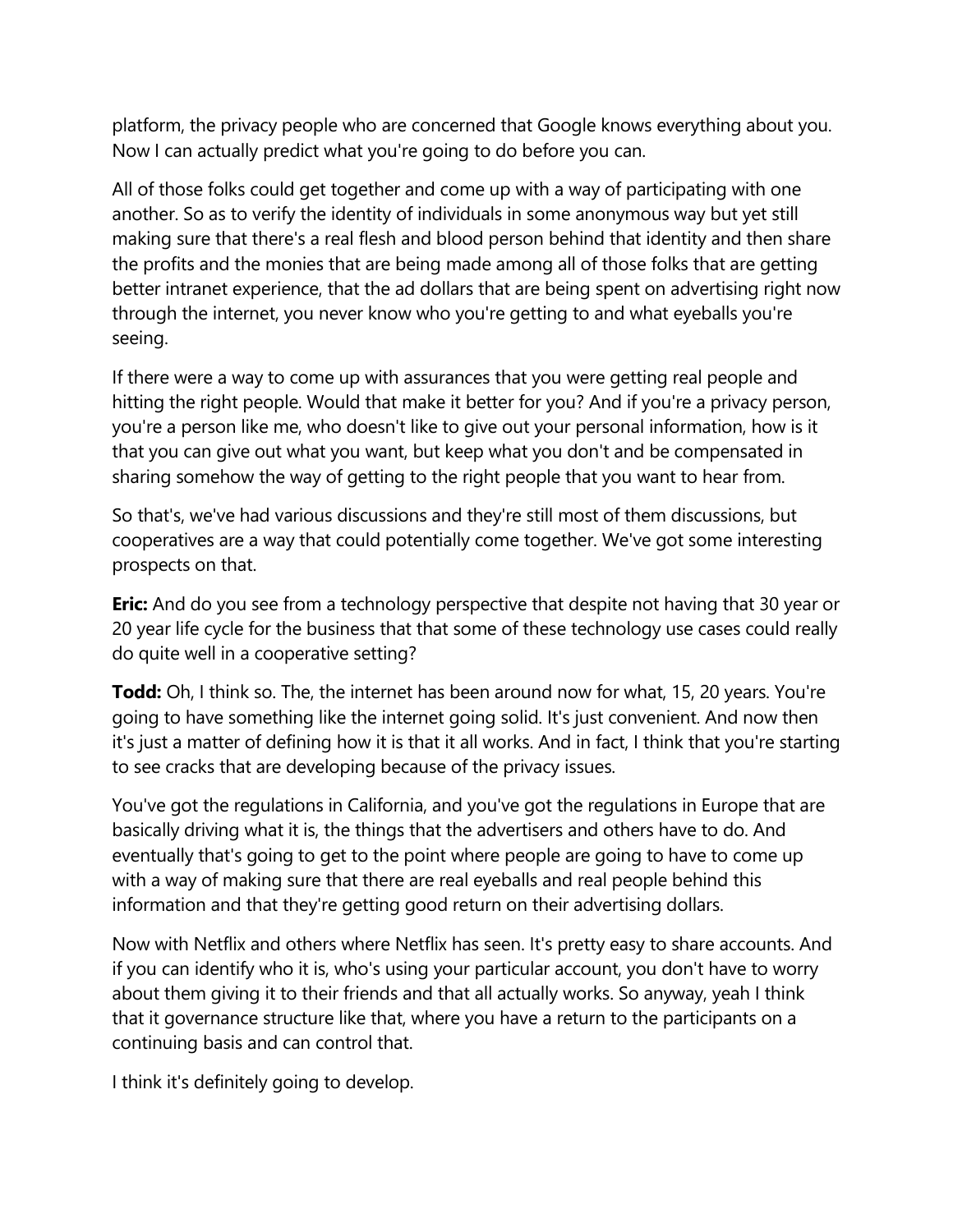**Eric:** And do you think it's possibly superior to just doing like cooperation agreements? Does that strike, I, I guess it's really more of that long-term perspective that I guess contemplating evolution over time and collectivizing action.

**Todd:** I think, much of the cooperation agreements are, I promise I will be there.

But those always come down to what's the enforcement mechanism and the best enforcement mechanism is cash. And the best way to do it is not to try to go get the cash after it's out the door, but to establish precedent so that people are incentivized to get the cash as it comes through the door and, to share that.

And yeah, I do think, I think that cooperatives have a real future in those kinds of institutions and those kinds of ways of making it work. And we've shown, as I said earlier, the big one big problem with co-operatives has been long-term capital finance because they are current institutions.

They are institutions that work in the here and now, and that's where the profits get out there and long term. You have to figure out a way to get a reasonable return. So that Dell investor money and set up these kinds of things. And that's something that I think these new little, some of the cooperative statutes are trying to do.

There's evolution that needs to happen on both the co-op side and on the, the investor side. But I think that can happen. We'll

figure it

**Eric:** out. And have you worked with any international cooperative statutes?

**Todd:** Not so much. Again, much of my work has been in co-op agricultural cooperatives, marketing co-ops or supply co-ops or purchasing cooperatives.

So I, yes, I have worked with some co-ops that have spanned the borders of the U S. In the U S and Mexico, but they've been us entities for the most part. And what I've seen, and it may be just because I'm not as familiar with the U S cooperative law is actually pretty useful and effective and works pretty well.

And I think is more of a recognized business prospect of business process. Then in some of these other places where it's an add on, I also have a little bit of experience with Swedish cooperatives, and I think that's a bit more institutionalized and they may, that's more of a cultural fit, I think so, but I haven't done enough to really be able to make a judgment on them.

They seem to have a number of cops that are doing pretty well.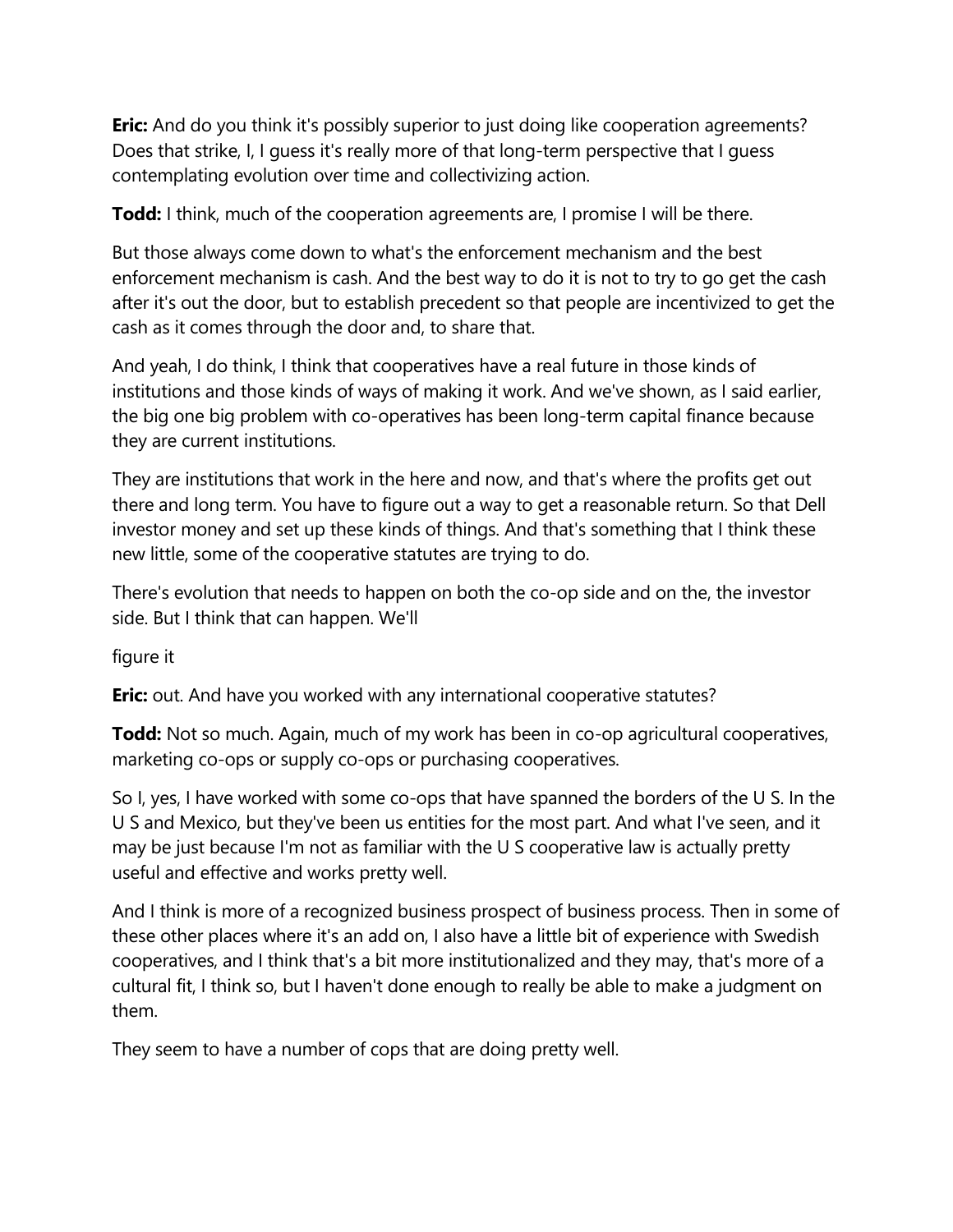**Eric:** Do you see other states possibly trying to get into the mix and make their cooperative statutes more amenable to technology? Like Colorado or like Minnesota what do you see the landscape of all these different, cause you have different state legislatures, some just may not want to spend their time on revisiting it.

They're quite comfortable where it is. Thank you. Others may feel like, Hey, if we can get this right, we can encourage a different type of business mindset, different industry in our state. Do you see that at all?

**Todd:** I do. I think there's always legislators who are looking for the best way to

**Eric:** improve their

**Todd:** state's fortunes.

It's interesting. I think in many instances that people are coming up with a solution in search of a problem rather than finding what the problem is and trying to solve. And So I think what I would suggest then where I try to look at things is what is the problem we're trying to solve? And then how do we go about getting that problem solved?

What are the specific terms we're looking to implement? So as to protect them a lot of times what happens, and I think what's happened with the limited cooperative act uniform limited cooperative act has been that it's been pushed by certain advocates in certain places, and they attempt to make it work for their circumstances.

And I think investors are looking and thinking, okay, how do we get the bunch of money out and get it out quickly from cooperatives and. No, the people who are the farmers, particularly we're producing, this are not really interested in coming in and taking a bunch of money out of their pocket.

And it's hard for them to understand why it is. You should be able to be taking out a bunch of money from their pockets. But they have to wake up. Technology now, it's amazing what farm tractors can do for instance. Literally the days when the farmer gets into his tractor and drives back and forth, paying attention and making sure he's driving in a straight line are gone in new tractors, literally the farmer gets in and turns on a movie and watches a movie while the tractor itself plows through the field.

People may think that. That's absurd, but that's exactly what happens in new, the technology on the farm and our farm equipment is extraordinary and it puts them different rates of fertilizer at different places in the fields, based on what it gets from the satellite and the agrarian, the analysis has been done on the property.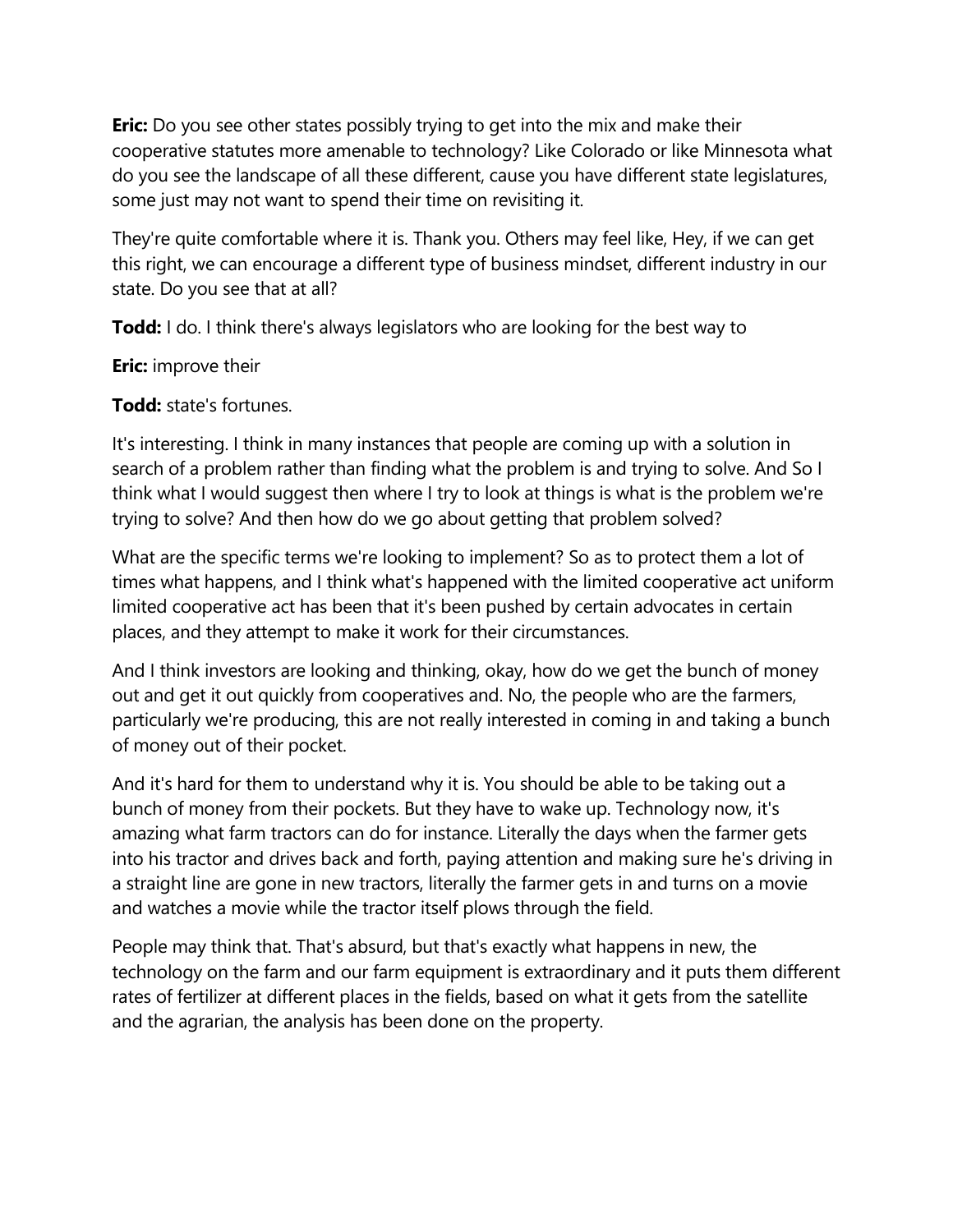All of those things, that's getting more and more expensive for the tractor. These days I'm priced one for a long time, \$500,000 is not out of the ballpark by any means for a tractor, a big tractor, big combine,

**Eric:** just to be able to watch Netflix

**Todd:** well, while you're harvesting.

**Eric:** Oh, it's everything else too.

I guess all of the sensors that as they're going through.

**Todd:** Yeah. And, but it's, but that's the kind of thing that's happening and now what's also happening. Are there a. Technology companies that are seeing that this information is valuable. It's valuable on lots of different levels. It's valuable if for no other reason than speculators have a better way of figuring out what the weather looks like, what the water looks like, what the sunshine looks like in a particular area, and then figuring out how that reflects on what the prices are going to do when commodity.

So there's now I've had a couple of co-operative clients who've come to me and said, Hey, we have all of this information that we get from our members on various levels. And we have access to our members that we could install some of these sensors and other things. What are we do? And we're being asked by technology companies all the time.

How do I get to your members to collect that information? And I've had some interesting licensing discussions in licensing negotiations. It's an interesting time.

**Eric:** Yeah. I was at a conference last week. It was so The Encrypted Economy has, it's not just crypto, it's not just cooperatives it's encryption.

That's really the fundamental core that and everything that touches on it. And so I do I cover privacy enhancing technologies and having just more interesting discussions about fully encrypted in use, where you, where farmers can contribute this data to a central processing unit and then draw information.

It's again, it's an extension of the cooperative where the sharing of data can be leveraged by all the participants in it. But one point was raised as that, This information is very, a lot of this information can be competitive, like to the extent that I'm, I have a different soil mixture or different some other pattern that gives me a slight edge.

Maybe I have the best peaches, just whatever you know, or the best crops or I have the sweetest corn, or what have you, but it's, all this information, if it could be reverse, engineered could potentially give a competitor. Even though I'm cooperative with them, it could give a competitor the edge at my expense.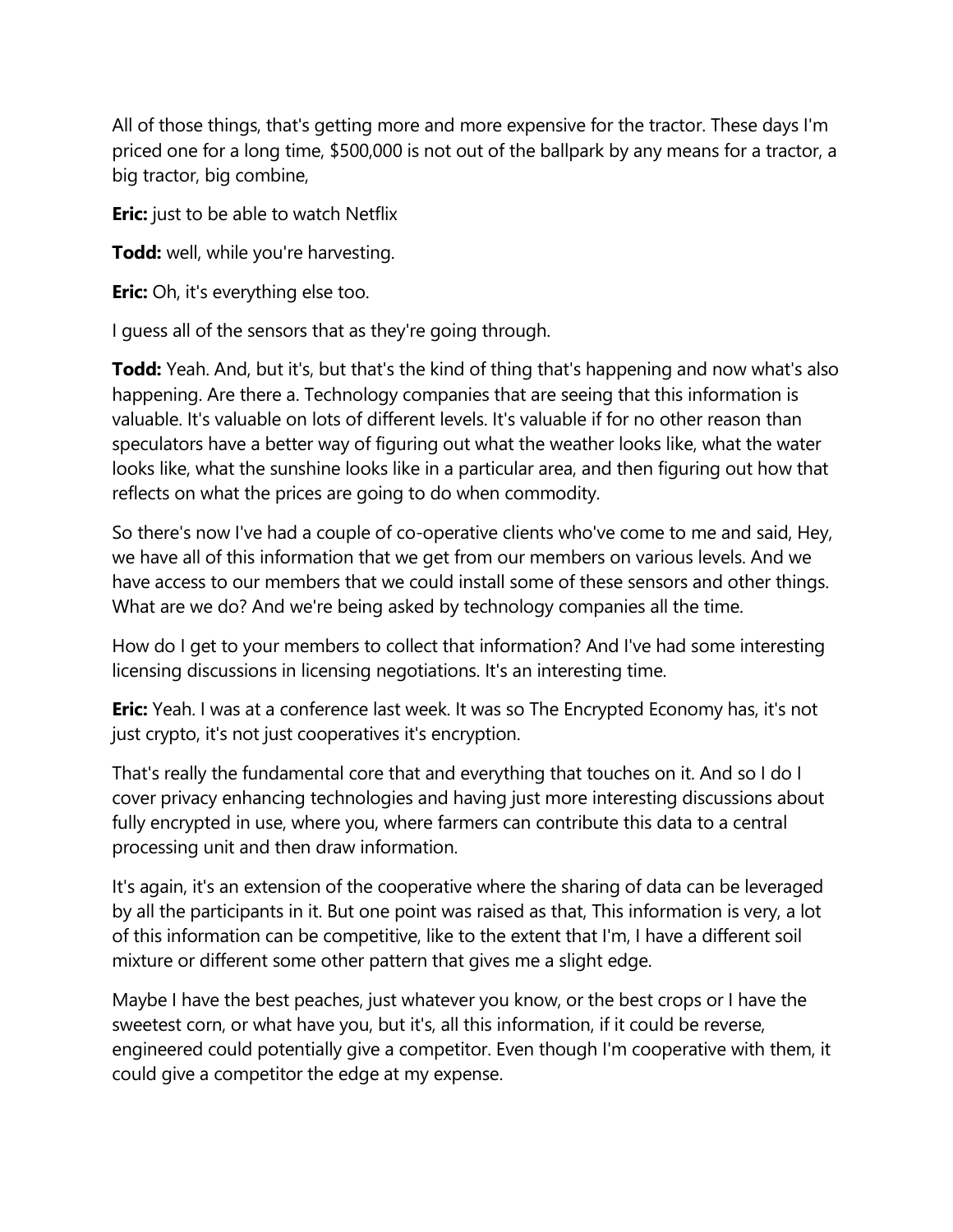So the notion of privacy enhancing technologies is that to the extent that you're processing this information, allowing others to draw from it, that information gets fully. It gets encrypted in processing. So as you're compiling your statistics, even that whole process itself is protected.

So it's like a sealed container. It never like it doesn't have any risk of leakage and, probably might be a bit sophisticated for a farmer to understand, and it may be very sophisticated for a lawyer to understand. So I better watch what I'm saying, and I get a bunch of pitchforks thrown through my window.

Or people driving tractors while they're watching Netflix. But it's, this is actually a very real use case for encryption technologies and it's a very real use case worldwide, right? Like across the entire globe, there's so much information in agriculture and, things that make certain crops successful versus others and competitive advantages.

So there's an enormous amount of value to be gathered from that data. But there's also competitive advantages that could be surrendered through that data. And so contemplating that whole fully encrypted environment to ensure that no one person is siphoning off the information and benefiting or selling it to others, that whole collective encryption, if used right, could actually just benefit a lot of farmers across the board.

While also not being used to a disadvantage or maliciously against any particular farmer.

**Todd:** The interesting thing about information is it's really limitless. In other words, you can put together information and get insights through the aggregate and you can then tear apart information and getting, get improvements or benefits out of data, pulling it out.

And there are winners and losers and all of that conversation. And so you're exactly right. How does it. How does a farmer. And in fact, anyone with access to information and we all have access to information, we all are. We all are the product that's on level our information and what we do.

How do we gain a seat at the table when our information gets aggregated and when our information gets dis-aggregated and how do we make sure that we're protected and that it's not somebody making money off our shoulders? And I'll just throw in a pitch here. As far as sophistication, when you start talking about farmers and tractors,

**Eric:** I knew I was going to get in trouble for that.

They are really sophisticated.

**Todd:** If you think about what a farmer does, he's got to be a weatherman. He has to do futures forecasting. He has to manage his inputs. He has to pick at the time when he sells, there are very few successful. Who are not highly sophisticated? So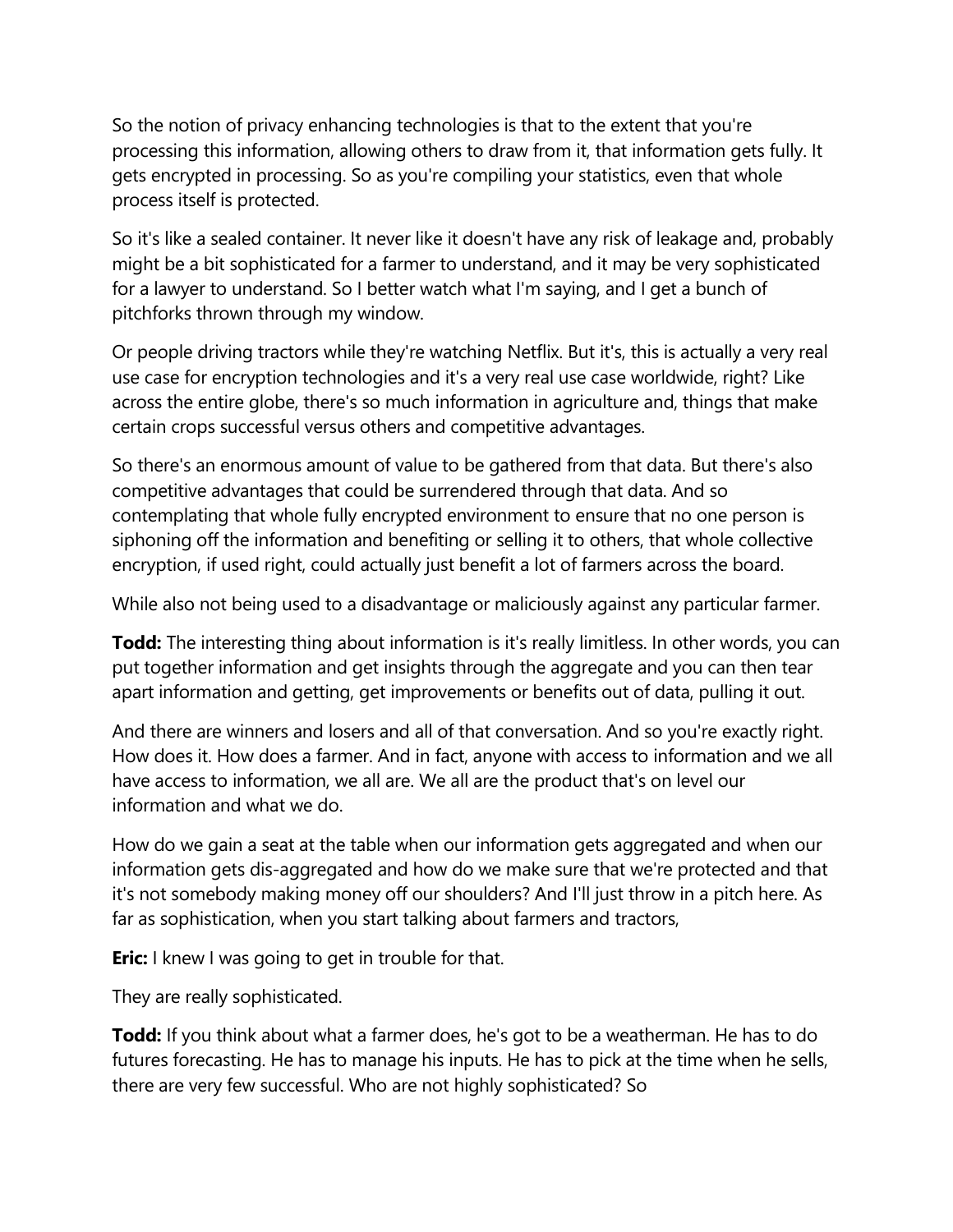**Eric:** I had a very, I want to qualify because I don't want to end up.

So I was really just saying about this privacy enhancing technologies. It can get, not a lot of people understand it. I was just making an uneducated supposition that it might be difficult for farmers or lawyers or anybody else. So anyway,

**Todd:** it's not something that they commonly deal with.

They'll leave it at that. But yeah, it's a, yeah. This whole economy and everything. That's part of, just that, what you just said there is part of what's fun about cooperatives is because it's the business side of things, but it's also this other concept of how we collectively work together to be able to reach the goals that we need to within the confines of the contractual relationship that we have and the legal overlay that is there.

I've done this now. 30 plus 35 plus here more years. And I like to think, but they continue. I'm just having

# **Eric:** 25. Sorry.

**Todd:** I appreciate that. I appreciate that. All my shoes are, so yeah, it's I think there are lots of uses for co-ops and we haven't found all of them yet.

# So

**Eric:** before we break is there anything that maybe I didn't go into as deep as I should've or missed or some nuance that you think might be a particular interest in my viewers?

**Todd:** I maybe just circling back to, the difference between the investor mindset and the member patron mindset and that's inherent in a cooperative is that your co-op members are both the customers and the equity holders. And that leads to a different way of looking at things. And investor is really a person who comes in and invest and then is looking, when you invest, one of the first things you asked is what's my ad, what's my exit strategy.

That's what you should be asking and how do we get return? And the co-op model can be very good people on both sides can trim their expectations and align their expectations to say, how do we get in and collectively make the pie bigger. So we all get more from the pie rather than how do we divide this pie up.

And if we can think about things in that concept and work on figuring out how to solve the problems. I think these are the new statutes and the statutes to be developed and really be successful in the. There lots of capital is required these days. And so lots of sharing and cooperation and coordination and, cooperative efforts are necessary in order to get where we want to be.

And that's co-ops are very cooperative.